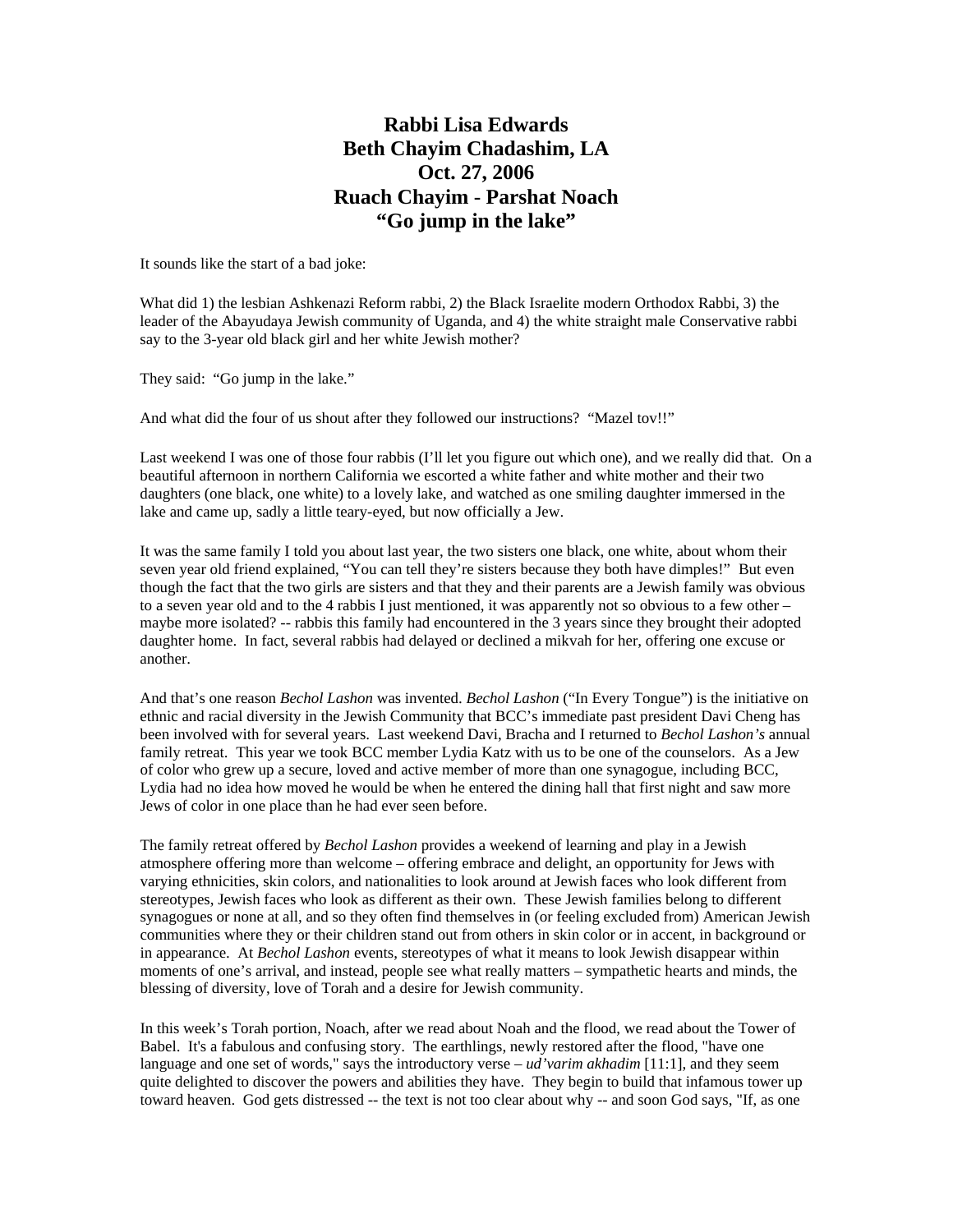people with one language for all of them, this is what they have begun to do, now there will be no barrier for them in all that they scheme to do. Let us, then go down and baffle their language there, so that they shall not understand one another's language." [Gen. 11:1, 6-7]

No one for sure knows what the term *ud'varim akhadim* means. It's usually translated as "the same words" or the "same set of words" as in "they had the same language and the same words." The midrash suggests that maybe we should read not *ud'varim akhadim* but *ud'varim khadim* meaning "*sharp* words."[1](http://www.bcc-la.org/drashot/drash102706.html#_ftn1) In which case we might conclude that even though they had the same language, they spoke only sharp words to one another and this is what distressed God so much that God preferred to make them unintelligible to one another than leave them to exchange only harsh words with each other.

Other commentators2 [s](http://www.bcc-la.org/drashot/drash102706.html#_ftn2)ay the phrase *ud'varim akhadim* can also be understood as "few words": "All the earth spoke one language and few words," thus perhaps suggesting that God was distraught because even though they had a language in common, they barely spoke to one another, did not communicate well, had different visions for how to build their tower and why, and perhaps even whether they should build it. So anxious was God about their inability to discuss and make plans together, that God went ahead and tumbled their tower and their plans for them figuring it would be better to disperse them than leave them to battle it out themselves.

Yet another explanation based on more ambiguity in the Hebrew. This time it's when God says [I will] "go down and baffle their language there, so that they shall not understand one another's language." [11:7] What we translate as "they shall not understand" or "no one will understand the language of their neighbor" reads in Hebrew *lo yishma'u* which can also be translated as, "they shall not [or will not] hear," or "they shall not [or will not] listen to" one another. Some even say they spoke the same words at the same time – meaning no one could hear one another.

Perhaps it was their inability to listen to each other that cost them their community, their mutual dreams, their inspiration.

Another thought about those builders of Babel and why God scattered them: They didn't just speak the same language, they said the same things, they thought alike, there was no *diversity*. And God, having not long ago created a world filled with diversity, and having rescued – before the flood -- *all* the DIFFERENT animals and having afterwards set them all back upon the earth, God was NOT about to let all human creatures be all alike, to think all alike, to all want the same thing, to see the world in the same way. God put color and variety in the world that humans might thrive on them. And by toppling the tower, increasing the languages, and scattering the humans to the 4 corners of the earth, God was insuring the color, the variety, the infinite diversity of humankind.

Davi sees in the tower of Babel God's instruction to vary opinion, to avoid group think, to make sure that we won't all head in the wrong direction just because some of us might do so. Davi, involved with *Bechol Lashon* almost from its beginning, suggests that by "working to understand differences, we come to understand ourselves. And by understanding ourselves, we are then able to create loving relationships, and foster deeper and mutual appreciation for one another."[3](http://www.bcc-la.org/drashot/drash102706.html#_ftn3)

The 2002 Jewish population study tells us that 20% (1.2 million) of the Jewish population of the United States is "diverse," including converts to Judaism, children adopted into Jewish families and raised as Jews, multiracial children of partnerships between Ashkenazi Jews and people of color, and those who are themselves the generational descendants of Jews of color and those of Sephardic and Middle Eastern [Mizrahi] heritage.[4](http://www.bcc-la.org/drashot/drash102706.html#_ftn4) And that number is growing -- now more than ever, as corners of the world come together, we are being offered the opportunity not to blend in, but to embrace the diversity of God's creations, right here, in our own city, in our Jewish community, in our own congregation.

As it turns out, being dunked in the lake by your mom isn't as much fun as it promised to be, especially when four strangers start shouting mazel tov and smiling at you while you're crying. To tell you the truth, it took about 10 minutes out of the lake for our three-year old friend to smile again and show us once more